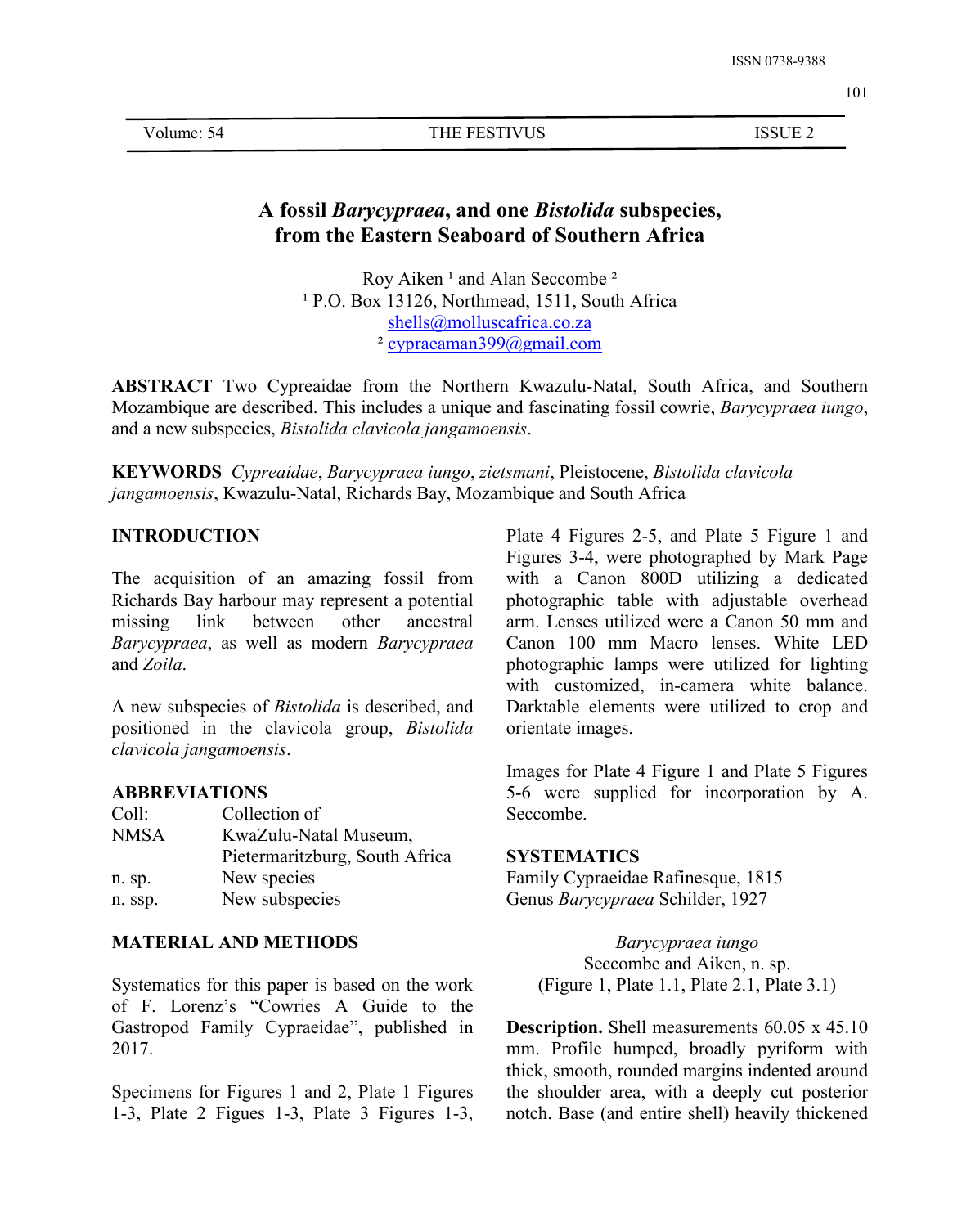| Volume: 54 |  |
|------------|--|
|------------|--|

THE FESTIVUS ISSUE 2

and relatively flat. Aperture somewhat broad, columella fairly straight with 16 strong, evenly spaced teeth on the inner edge. Flattened, slightly curved labrum with 18 strong teeth, extending to not quite 50% of the labral width. Anterior canal noticeably short. Distinct presence of round brown spots on the margins. Angular, seemingly uniform brown colour present on the anterior third of the dorsum, and less so surrounding a shallow plain mid-dorsal area. Dorsal surface bears two distinct tubercles in the posterior third of the specimen, on either side of the mid-dorsal line. Combined with a ridge at the peak of the hump, this creates the smooth, apparently colourless mid-dorsal window. Faint, small but clear patches of gloss still cover the shell surface.



**Figure 1.** *Barycypraea iungo* Seccombe and Aiken, n. sp.

**Type Material.** The type material of the holotype of *B. iungo* is as follows:

Holotype: 60.05 x 45.10 mm. (Plate 1.1). Coll: NMSA-Mol 0P2009/T4560, Donated by A. Seccombe.

**Distribution.** Beach collected after a break up of fossil banks beds, in Richards Bay for harbour expansion.

**Etymology.** iungo, after the Latin verb for join, connect, yoke or bridge.

**Observations re color.** Its sporadic black colouring is most likely influenced by the inclusion of Titanium ore, ilmenite and rutile, plentiful in the sands of the Richards Bay area.

## **DISCUSSION**

Originally identified as an old dead *B. fultoni* (Sowerby III, 1903), on close inspection it represents a truly amazing find. The specimen seems to combine characteristics of*B. zietsmani* Liltved & Le Roux,  $1988$  (Plate 1.2), in the south, around Port Elizabeth, as well as members of this Genus to the north, at Java, such as *B. caputviperae* Martin, 1899 and *B. caputavisensis* Beets, 1987. Although Beets, in 1987, in naming *caputavisensis*, felt that it was a predecessor to *Zoila*, he seemed to overlook its potential connection with Barycypraea. Lorenz, in his superb recent works on Cypraea, spends some time introducing this Genus, and, tellingly, while keeping *Barycypraea* over *Afrozoila*, he most importantly recognizes some common morphology between Javan fossils and extant species such as *B. teuleri* Cazenavette, 1846 and *B. fultoni* (Sowerby III, 1903) (Plate 2 fig. 1-2). The Richards Bay fossil has classic dorsal knobs much like *zietsmani*, but a strong set of columellar teeth, non-existent in *zietsmani*, but way more like the *caputavisensis* illustrated by Lorenz. Lorenz, already in Schriften zur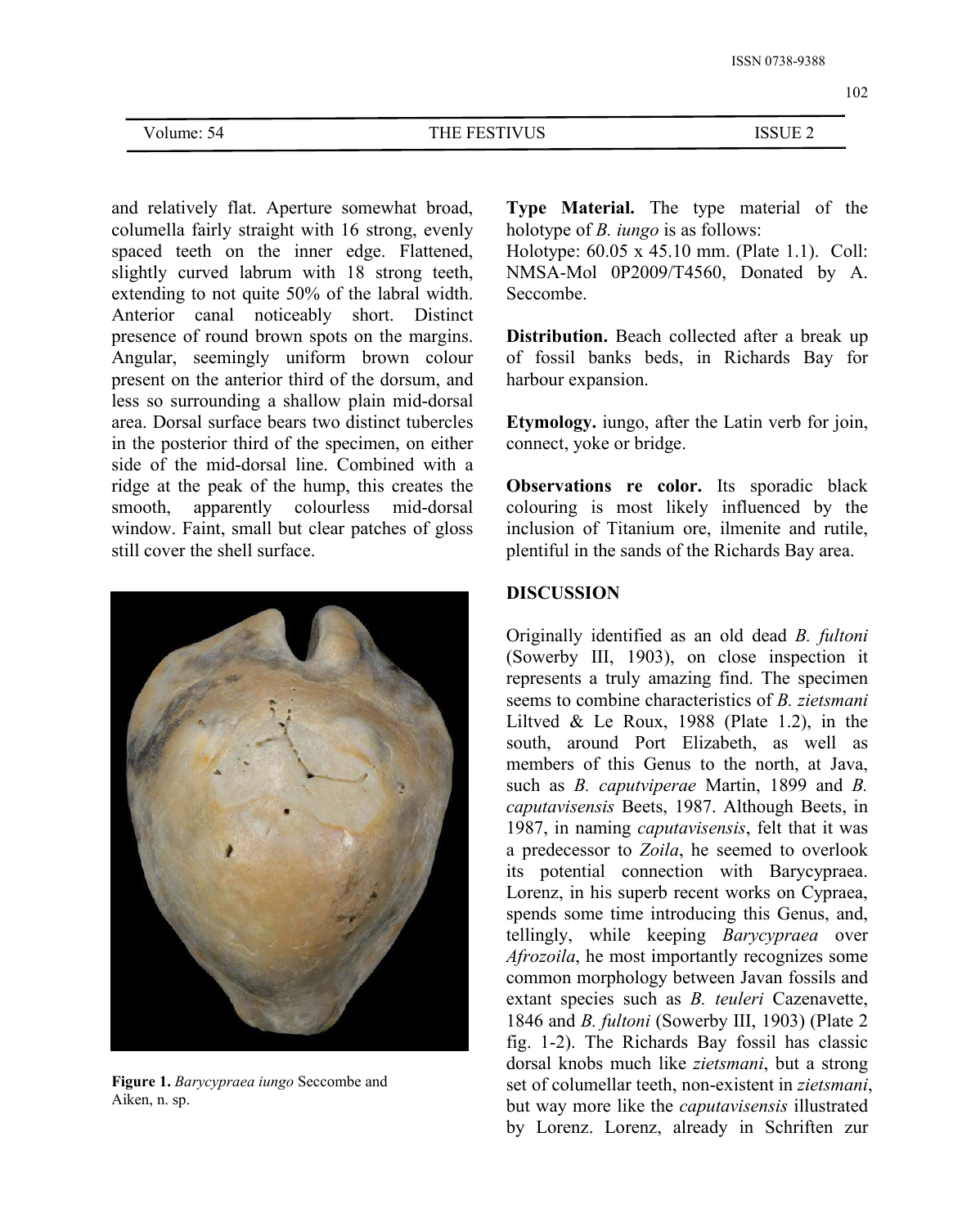Volume: 54 THE FESTIVUS ISSUE 2

Malakozoologie 4, 1991, pays quite some attention to the development of *Barycypraea*, producing detailed hand drawn illustrations of the posterior tubercles in older members, to *B. luxuriosa* Schilder 1939, where the tubercle development becomes extreme. Although larger, ranging from 23 mm to 32 mm. Shells solid, *B. iungo* bears a strong resemblance also, to *B. murisimilis* (K. Martin, 1879) (Plate 1.3) in morphology and dentition. See Lorenz Plate 335 Vol 2, shell #1. The possible likeness to the American *Muracypraea* (such as *heneckeni*), may be coincidental, as Lorenz feels that *Muracypraea* may bear resemblance to *Barycypraea* as a matter of convergence rather than a phylogenetic relationship.

The Pleistocene beds around Zwartkops, Port Elizabeth, also exist in the area around Richards Bay in Northern KZN. (Johan Marais, personal communication).

Could it be that the southern *B. fultoni fultoni* (Plate 2.2) is derived from *zietsmani*, with its noticeable paucity of columellar dentition? The second author has referred to these as nodules, rather than teeth. Their number can be as low as 7 only. *B. iungo* seems to give rise to the *B. amorimi* group (Plate 3 Figures 2-3), off southern Mozambique, that exhibit multiple columella teeth, and the extreme *B. amorimi* (Plate 3 Figure 2) shape with produced marginal calluses.

So, it would seem that*B*. *iungo* is the first real clue that hints of a past yolking of ancient *Barycypraea*.

## **SYSTEMATICS**

Family Cypraeidae Rafinesque, 1815 Genus *Bistolida* Cossmann, 1920

*Bistolida clavicola jangamoensis* Aiken and Seccombe, n. ssp. (Figure 2, Plate 4, Plate 5 Figures 1-3)

**Description.** Shell size somewhat variable, narrow-oval, with extended extremities, creating a rostrate appearance. Posterior terminal blotched on either side, with strong double blotch on each of the produced margins. These are in line with the dorsal blotch. Large dark brown dorsal blotch with few lacunae. Dorsal blotch only rarely connected to marginal blotches. Marginal spotting fine. Dorsal profile flattened, base of shells with relatively narrow aperture, columellar side with teeth extending onto the base only in the posterior half. Labral side has strong teeth that effectively come across the entire base. Background colour olive grey.

**Type material.** The type material of the holotype and paratypes of *B. clavicola jangamoensis* are as follows: Holotype: 23.3 x14.9 mm. (Figure 2), Jangamo, Mozambique. NMSA Mol 0M0585/T4561. Donated by R. Aiken. Paratype 1: 28.1 mm. (Plate 4.1), Jangamo, Mozambique. Coll: A. Seccombe. Paratype 2: 29.3 x 17.0 mm. (Plate 4.2), Snorkel, Jangamo, 1973. Coll: R. Aiken. Paratype 3: 26 mm. Coll: (Plate 5.2), A. Seccombe Paratype 4: 28.1 mm. Coll: A. Seccombe Paratype 5: 22.4 x 12.7 mm. (Plate 4.3), Sodwana Bay, SCUBA, 30 m. Coll: R.Aiken. Paratype 6: 21.6 x 15.7 mm. (Plate 4.5), Jangamo, Mozambique. Coll: R. Aiken. Paratype 7: 31.9 x 19.3 mm. (Plate 4.4), Jangamo, Mozambique. Coll: R. Aiken. Paratype 8: 24.7 x 14.7 mm. (Plate 5.1), Inhambane, Southern Mozambique. Coll: R. Aiken. Paratype 9: 27.8 x 16.0 mm. (Plate 5.3), Port Durnford, Kwazulu-Natal. Coll: R. Aiken. Paratype 10: 25.1 x 15.4 mm. Jangamo, Mozambique. Coll: R. Aiken. Paratype 11: 25.3 x 14.4 mm Jangamo, Mozambique. Coll: R. Aiken.

### 103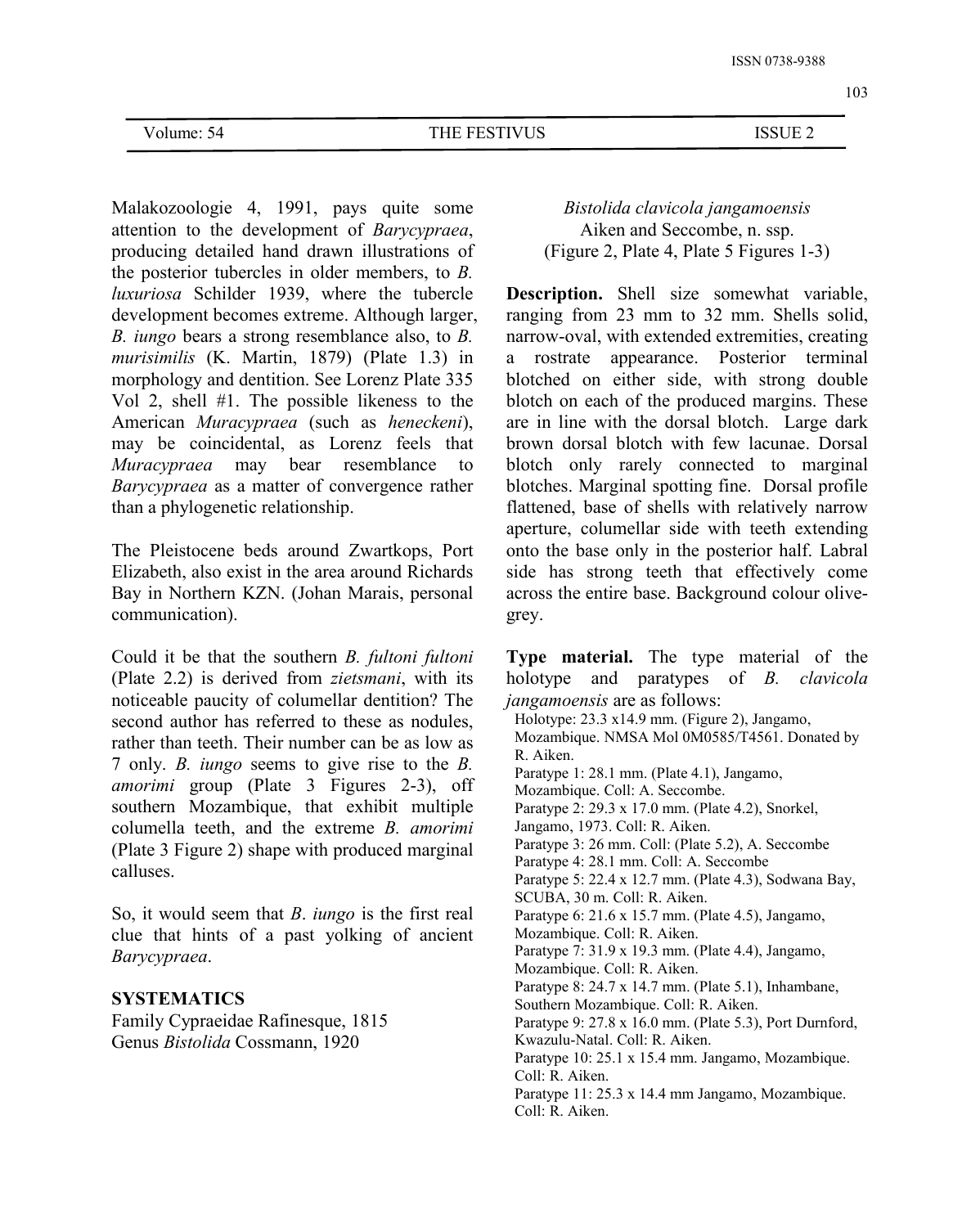

**Figure 2.** *Bistolida clavicola jangamoensis* Aiken and Seccombe, n. ssp.

**Distribution.** In shallow water from Inhambane, Southern Mozambique, southwards to at least Kosi Bay / Port Durnford / Sodwana, with a seeming concentration in the Jangamo reef area, Southern Mozambique.

**Etymology.** Named after the pretty horseshoe reef at Jangamo, Southern Mozambique.

## **DISCUSSION**

This more southern subspecies of *B. clavicola* came to the attention of the second author fairly recently. The more northern *B. clavicola clavicola* Lorenz, 1998 (Plate 5, fig 4) has a blue-grey background, is markedly oval, and has shorter extremities. Although uncommonly available as "*B. diauges uvongoensis* Massier, 2004", these shells are also not like the true *uvongoensis* type specimens shown by Massier, and belong more in the *clavicola* group, not *diauges*. They fit the *clavicola* profile, being more oval, profile flattened, teeth configuration like *clavicola*, (very short on anterior of columella), and have an olive-grey background, as opposed to Massier's 'olive-beige', and Lorenz pale orange for *uvongoensis*. *B. diauges*

*uvongoensis* (Plate 5 fig 5-6) is a more elongate shell.

In 2005, Ronnie Watt produced a comprehensive dissertation on the *Bistolida* complex. In it, he mentions "integrades between *diauges* and *clavicola*" off East Africa. (PL 24.) Lorenz, however, in 2017 maintains that there is always a distinction between the two, even when found sympatrically. The Watt 'integrades' are *B. clavicola jangamoensis*, with their more oval profile and olive-grey background.

## **ACKNOWLEDGEMENTS**

We thank Mark Page for photography of images, collation of photos, proof reading and layout, Johan 'Smiley' Marais, for advice on Fossil history in Richards Bay, and, Elodie Heyns- Veale for kindly supplying museum accession numbers.

## **LITERATURE CITED**

- **Beets, C. 1986.** Neogens Molluscs from the Vogelkop, West Irian, New Guinea. Scripta Geologica 82:101-134. (regarding *caputavisensis*).
- **Liltved, W & Le Roux, F. 1988.** A new fossil *Cypraea* (GASTROPODA, PROSOBRANCHIA) from South Africa with notes on the Alexandria Formation, Veliger 30(4):400-407.
- **Lorenz, F. 2017.** Cowries A Guide to the Gastropod Family Cypraeidae. Vol 1. Publisher ConchBooks (January 1, 2017).
- **Lorenz, F. 1991.** Description of a new subspecies of *Barycypraea fultoni* (Sowerby 1903) with notes on the genus *Barycypraea* Sowerby 1903 (MOLLUSCA: CYPRAEIDAE). Schriften zur Malakozoologie 4:27-38.
- **Massier, W. 2004.** Description of a new subspecies of *Bistolida*. Schriften zur Malakazoologica aus dem Haus der Natur, Cismar 21:35-38.
- **Watt, R. 2005.** A review of the *Bistolida*-complex of Africa's north-eastern, eastern and southern coastlines and the adjacent Indian Ocean islands. Xenophora 112:31-53.

Cite as:Aiken, R., and A. Seccombe. 2022. A fossil Barycypraea, and one Bistolida subspecies, from the Eastern Seaboard of Southern Africa. The Festivus 54(2):101-109. DOI:10.54173/F542101

104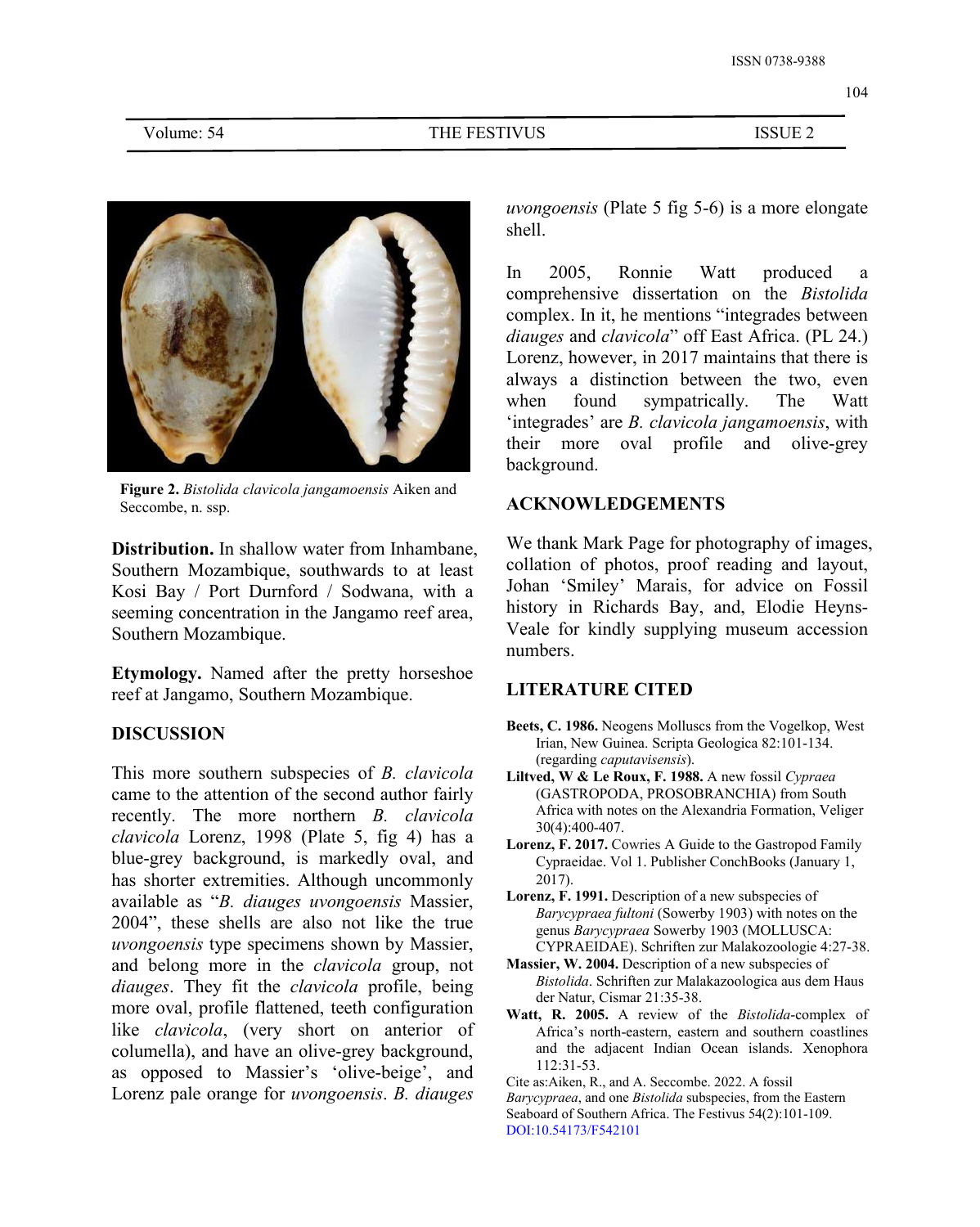

**Plate 1. 1 =** *Barycypraea iungo* (60.05 x 45.10 mm) – Holotype; fossil banks beds, Richards Bay, Kwazulu-Natal. Coll: A. Seccombe. **2 =** *Barycypraea zietsmani* (69.2 x 43.9 mm); Eastern Cape. Coll: R. Aiken. **3 =** *Barycypraea murisimilis* (41.4 x 33.1 mm); Nyalindung, Java Is. Coll: R. Aiken.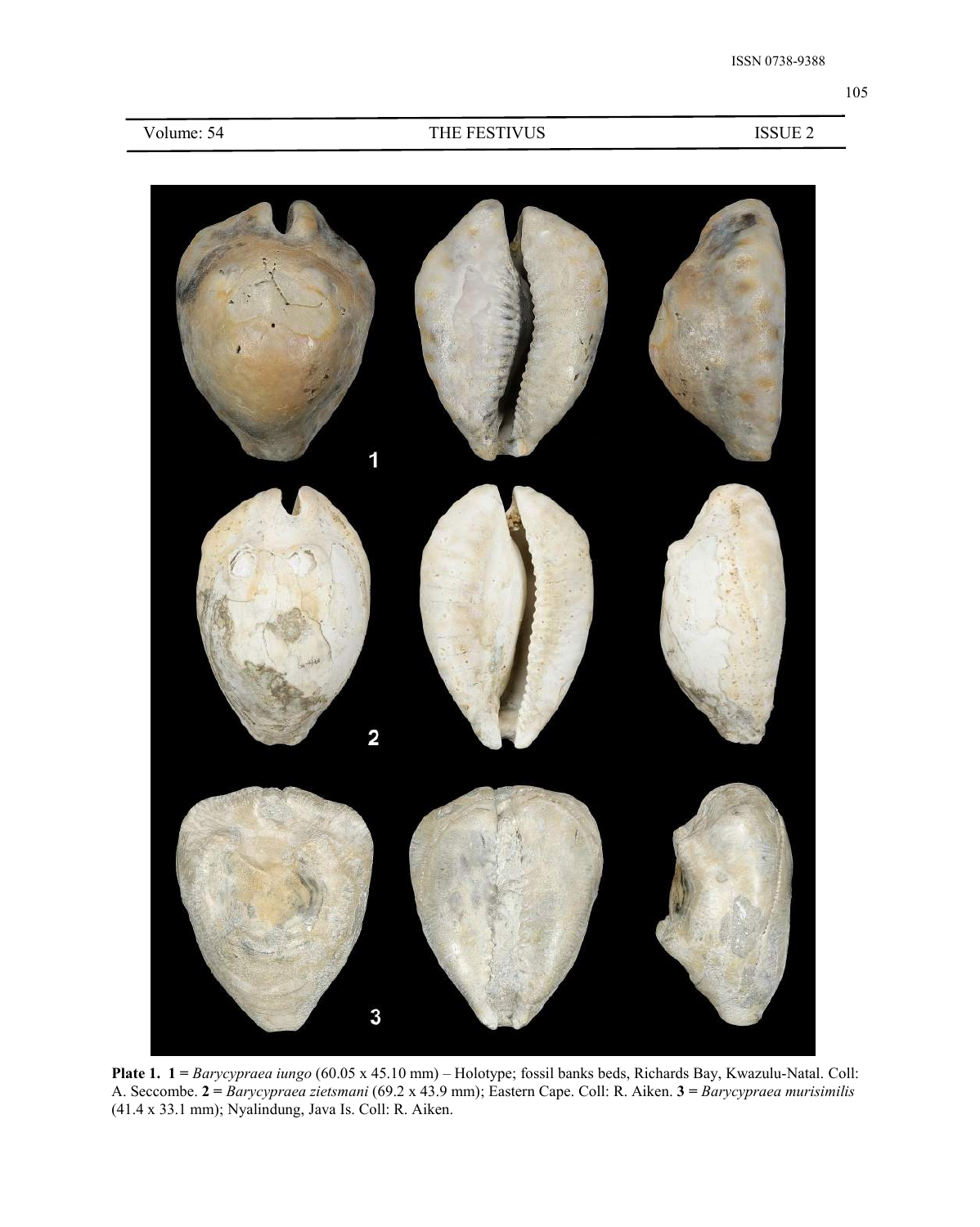| Volume: 54 |  |
|------------|--|
|------------|--|

## THE FESTIVUS ISSUE 2



**Plate 2. 1 =** *Barycypraea iungo* (60.05 x 45.10 mm) – Holotype; fossil banks beds, Richards Bay, Kwazulu-Natal. Coll: A. Seccombe. **2 =** *Barycypraea fultoni fultoni* (66.5 x 44.7 mm); 75 metres, Off Southern Kwazulu-Natal. Coll: R. Aiken. **3 =** *Barycypraea fultoni fultoni* [*miniatra*] (55.2 x 34.5 mm); Southern Kwazulu-Natal. Coll: R. Aiken.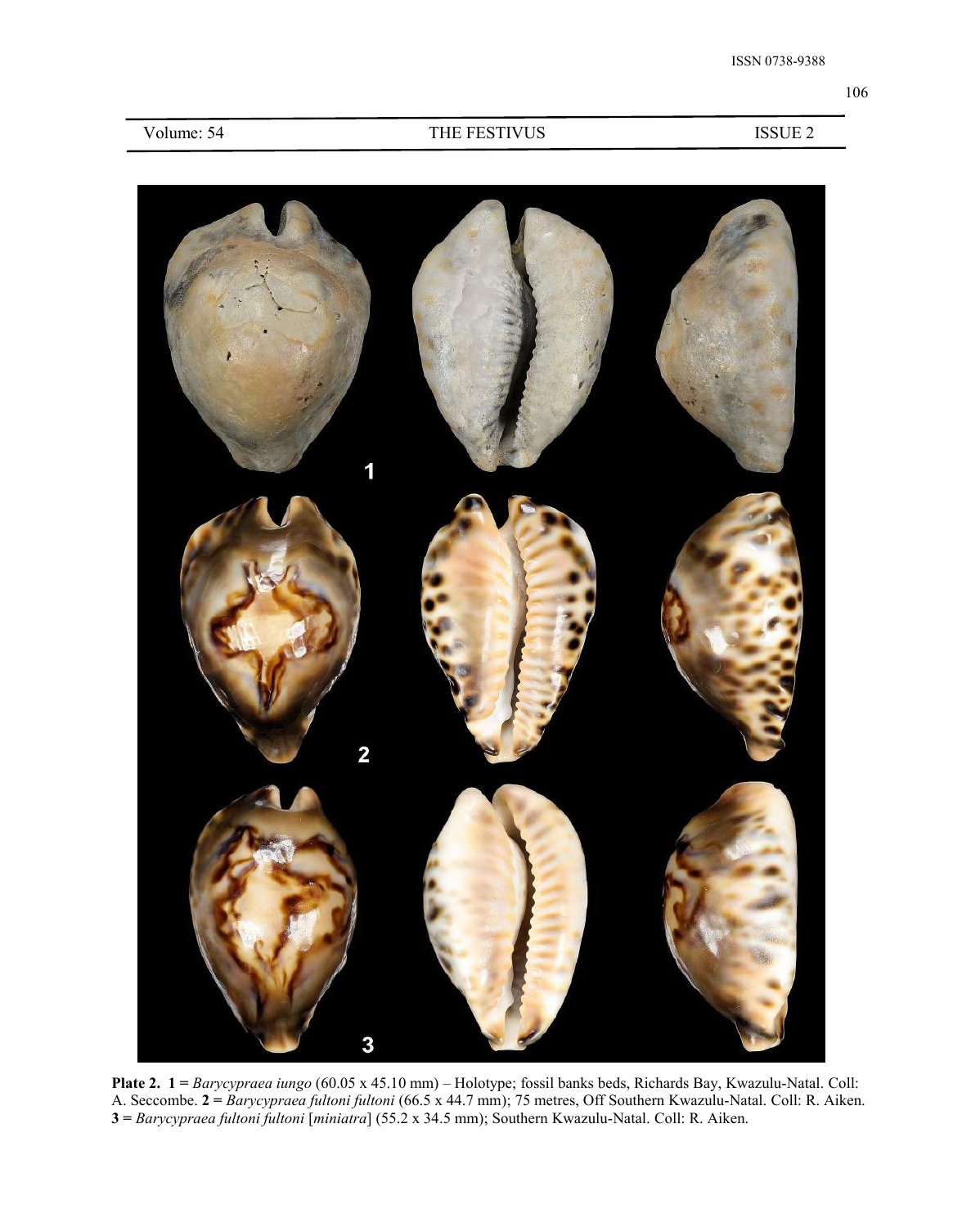

**Plate 3. 1 =** *Barycypraea iungo* (60.05 x 45.10 mm) – Holotype; fossil banks beds, Richards Bay, Kwazulu-Natal. Coll: A. Seccombe. **2 =** *Barycypraea fultoni amorimi* (72.4 x 52.8 mm); Mozambique. Coll: R. Aiken. **3 =** *Barycypraea fultoni amorimi* [*mozambicana*] (73.2 x 48.8 mm); Mozambique. Coll: R. Aiken.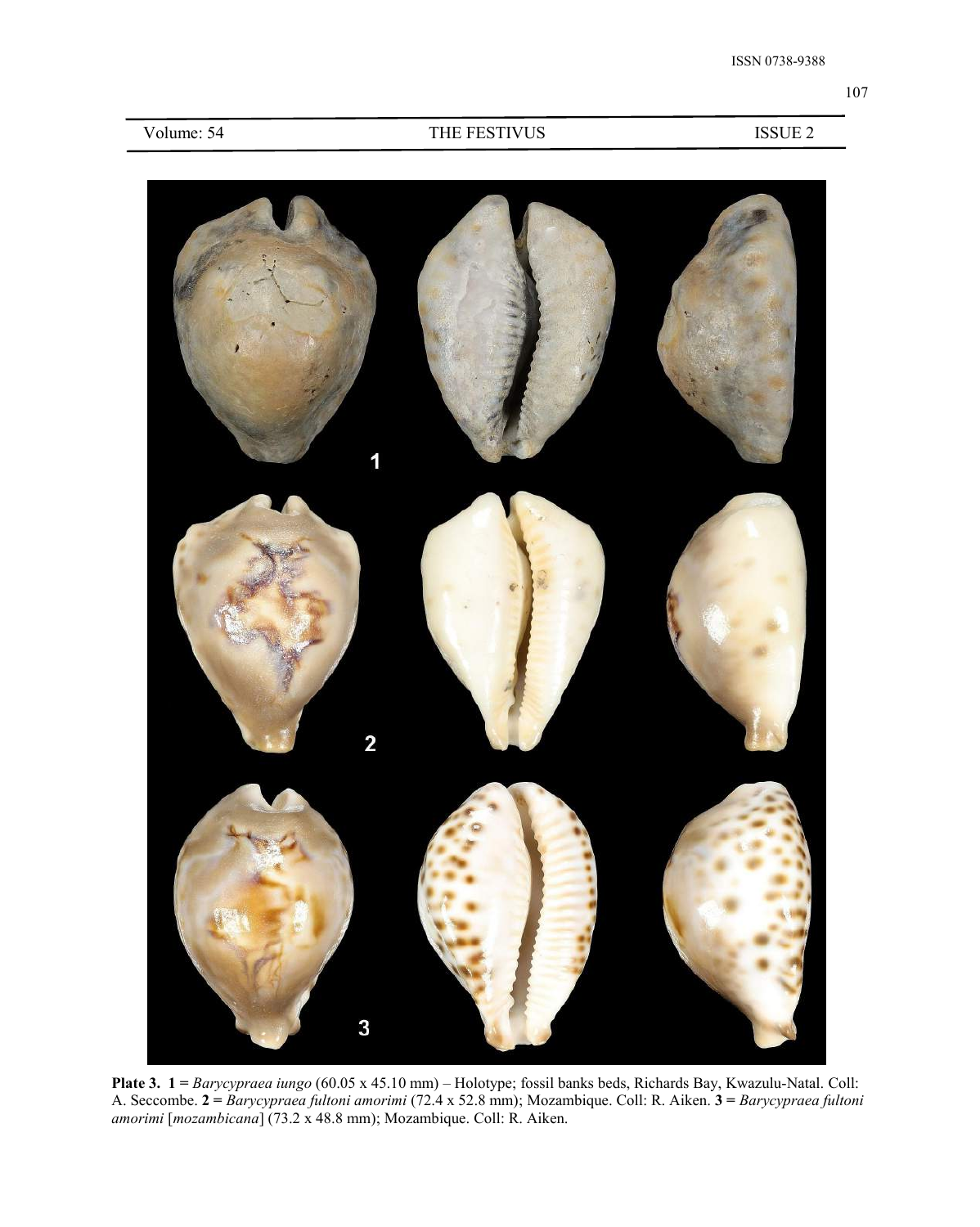

**Plate 4. 1 =** *Bistolida clavicola jangamoensis* (28.1 mm) – Paratype 1; Inhambane, Southern Mozambique. Coll: A. Seccombe. **2 =** *Bistolida clavicola jangamoensis* (29.3 x 17 mm) – Paratype 2; Jangamo Beach, Snorkel, Southern Mozambique. Coll: R. Aiken. **3 =** *Bistolida clavicola jangamoensis* (22.4 x 12.7 mm) – Paratype 5; Scuba - 30 m, Sodwana Bay, South Africa. Coll: R. Aiken. **4 =** *Bistolida clavicola jangamoensis* (31.9 x 19.3 mm) – Paratype 7; Jangamo, Southern Mozambique. Coll: R. Aiken. **5 =** *Bistolida clavicola jangamoensis* (21.6 x 15.7 mm) – Paratype 6; Jangamo, Southern Mozambique. Coll: R. Aiken.